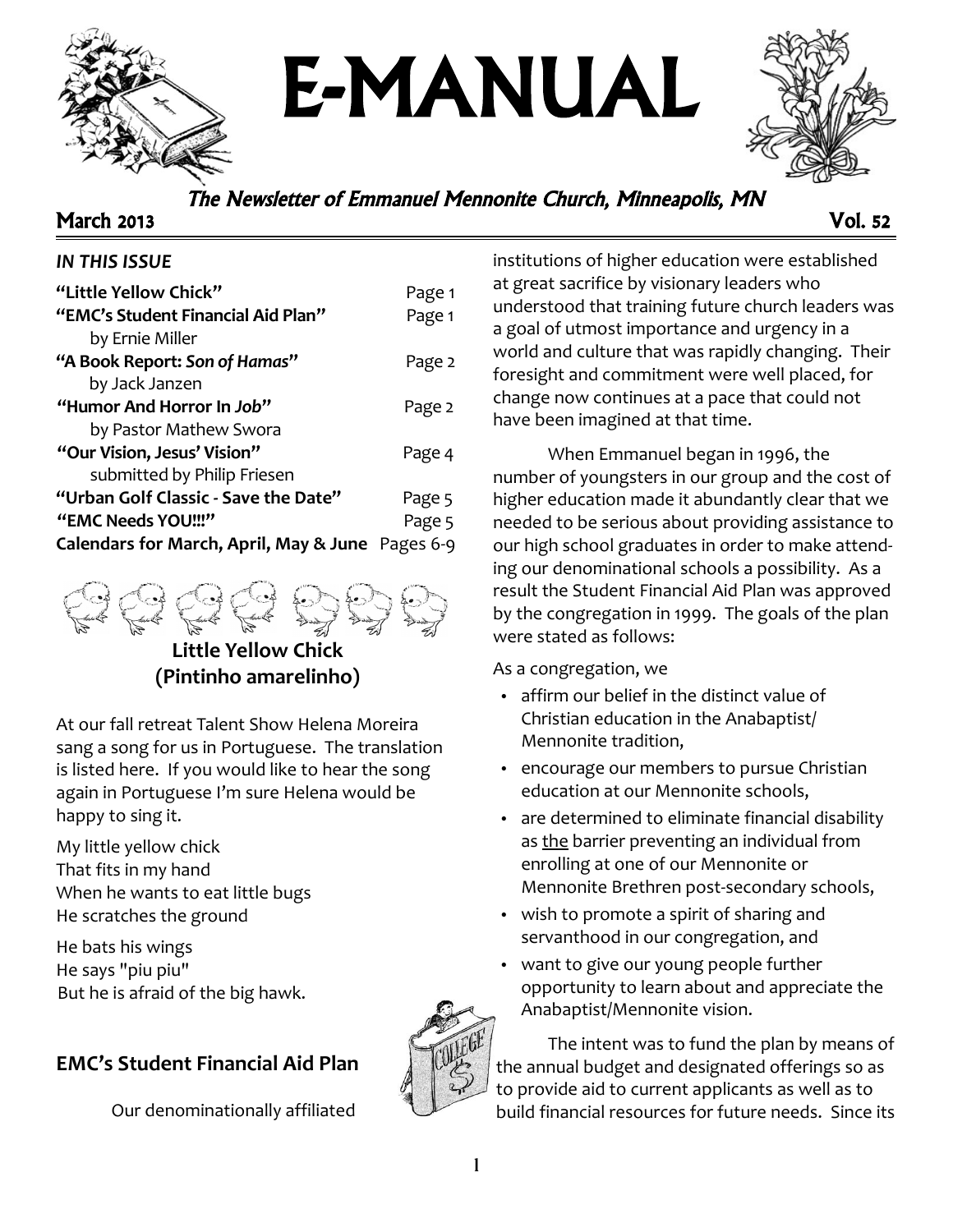inception, the plan has contributed almost \$72,000 to 10 students. While that sounds like an impressive amount, a casual inventory of our youth will quickly show that our current reserves of about \$30,000 will likely be highly inadequate.

I am deeply concerned about the potential shortfall in the resources of the Plan to adequately assist our current & future students at our denominational colleges/ universities, so I am challenging you to designate a monthly contribution to the Student Financial Aid Plan. The amount doesn't have to be great to make an impact (of course, more is better); ten people contributing \$10/month would add 30% to the currently budgeted amount.

I am making that pledge, I hope that you will join me in a most worthy cause.

Ernest Miller

## **A Book Report:** *Son of Hamas* **by Mosab Hassan Yousef, 2010 251p**

Submitted by Jack Janzen The book is now in the church library.

If this book had been submitted to a publisher as a work of fiction it would have been rejected as too improbable. Yousef grew up as a Muslim in Palestine the son of an Imam who was in the Hamas leadership from the early days of the organization. Because of his father's position he got a good view of the Hamas organization as well as automatically being a participant. Then when he was persuaded to be an undercover agent for Israel and later when he decided to became a Christian things really get interesting. The book falls into several categories—as a history of Hamas-Palestine history during the late 1990s through the mid 2000s; as a biography of a young boy in Palestine; as a spy thriller and as a faith story of how Yousef converted from Islam to Christianity.

Yousef's father did not start out as a militant, violent man and indeed during this book did not actively participate in violent Hamas activities. Actually he spent much of the time in



Israeli prisons. Yousef, like many young boys growing up in Palestine, got crosswise with the Israeli police and also landed in jail. While in prison he was "turned" by the Israeli Shin Bet, Israel's equivalent of the FBI, to be an undercover spy for Israel. During that time he was able to undermine Hamas on several occasions and keep his father safe during that part of the story—not an easy accomplishment.

During the period as an undercover agent he encountered some Missionaries from the UK at a street corner (ironically near the Damascus gate) in Jerusalem who invited him in to a Bible study. He started attending Bible study meetings and reading the Bible on his own. The gospels resonated with him in a way that the Koran and Islam did not. He was especially struck by the sermon on the mount and Jesus teaching that we should love our enemy. This helped him resolve his internal conflict of working with the Israelis and being loyal to his people. Christ taught that he could love them both.

I don't want to spoil the more interesting parts of the book but Yousef did meet Arafat several times. He offers an explanation as to why the Camp David accords of 2000 with Clinton, Arafat and Barak failed. He lays the blame squarely on Arafat describing him as a reverse Robin Hood who stole from the poor to enrich himself.

As an undercover agent for Israel in Palestine, Yousef was living on the edge. After a few years working undercover he, understandably, wanted out. He was able to persuade his Shin Bet handlers to help him defect to the United States where he now lives in Southern California.

## **Humor And Horror In** *Job*

by Pastor Mathew Swora

"If he were truly a righteous man, and so important to the community, then I would give him some of my cows."

That's what most any cattle herder of the Fulani tribe, spread across the western half of Sub-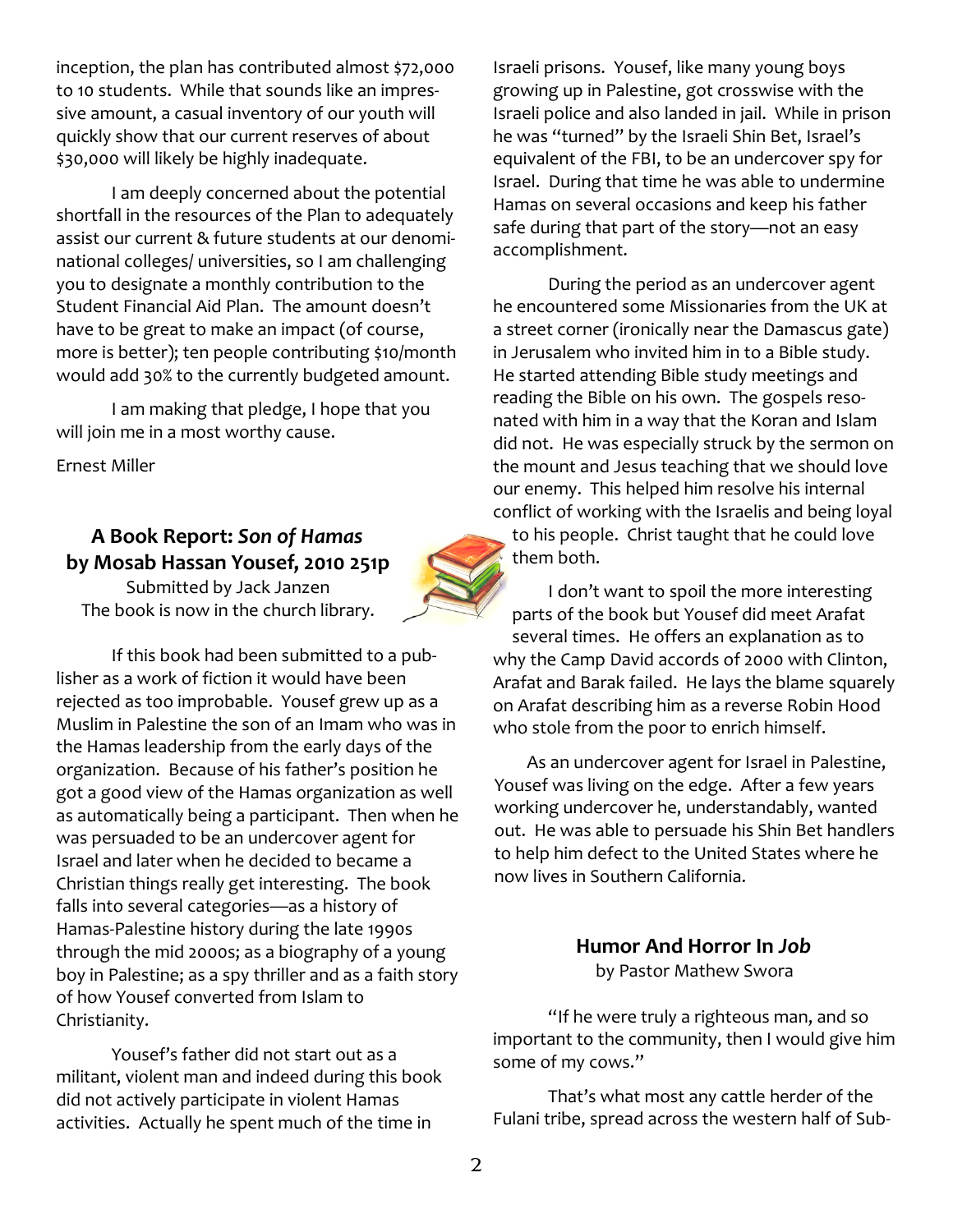Saharan Africa, would likely say if you told him the story of Job, in the Old Testament, who lost nearly everything in a trial with Satan (1:8-12). If you asked why he would be so generous to a stricken man, he might say, "Because the community is only as strong as its weakest link. If a righteous, generous man like Job loses everything, who then will help us when it's our turn to face catastrophe?" Then that cattle herder might recount just how a friend or neighbor like Job, or any one of his or her ancestors twenty-five generations back, helped some of his ancestors. He could probably also explain how his family and the righteous saint whom he has in mind are related by marriage and blood, even if quite a few generations ago. It would probably take something like an electrical diagram to map it out, and would involve a lot of "grands" and "greats" and "in-laws" and hyphens, but such connections are the very essence of culture and survival for almost all agrarian and herding societies like that of Job.

Should you go on to recount how Job also lost his children (1:18-20), the man would shake his head, click his tongue, and say, "Then I would send him one of my children to help him out, and I would get my brothers to do the same." As strange as that might sound to Western ears, it's common in much of the Two-Thirds World for people to spend significant parts of their youth living with and helping out their aunts or uncles or cousins twice-removed, as family needs change. Family of my family's family, however distant the connection, is still family, and we have obligations toward each other dating back generations.

Other reasons for helping a disaster victim like Job would include honor: the honor of honoring an honored person who has likely honored you or your family in the past. Helping such an honored and honoring man surely increases your own honor and blessing. This is not just for personal ego's sake. In such societies, living on the edge of survival, when all other riches and currencies fail or lose value, honor remains the last and most potent commodity of exchange. Not only then is Job undergoing a test of faith and integrity, so is his community. Whether they pass the test and inherit

blessing, depends upon whether and how they help him, or not.

> That's an aspect of *Job* that Western readers usually miss: the test of faith and integrity in his community. While Job passes the test, his community fails miserably. Their spokespersons, Eliphaz, Bildad and Zophar, got the religious

words and ideas down pat, so eloquently and beautifully, too, but not the required actions. Job's three "comforters" started out right, by "sitting shiva" with him in silence for a week after his catastrophic bereavements. But it all went downhill when they opened up their mouths and did nothing but. Then begins the debate at the heart of Job, between his "comforters," who seek to pry out of Job what he did to deserve his sufferings, and Job himself, who insists on his integrity, and laments his losses to God.

I suspect that Job's comforters/accusers lend elements of humor and horror to the drama, all the more for their poetic and oratorical powers. When *Job* was composed, poetry and drama were the equivalent of Lights! Camera! Action! and special effects. The thrills we get today at the movies, from smash-flash-whiz-bang action sequences, can be just as strong in oral societies with a delicious turn of phrase, verbal rhythms and rhyming, imagery, irony, pathos, love, wit and wisdom. We haven't entirely lost these delights in our digital age. Such verbal "special effects" continue with some rap artists and some of their work (not all, definitely), Country-Western music (with such logically startling but perceptive titles like "You Can Feel Bad If It Makes You Feel Better" by Patti Loveless) and in the "poetry slams" that you can attend at many coffee shops. The Bible is full of such memorable and striking poetic flourishes and fireworks, and one doesn't have to know Hebrew or Greek to catch or enjoy them all. Jesus was the master of such oratorical "hooks," as in his doublet, "straining out gnats and swallowing camels." Don't think too long about that image before a meal. Or do, if you're trying to lose weight.

Here's where the horror and humor may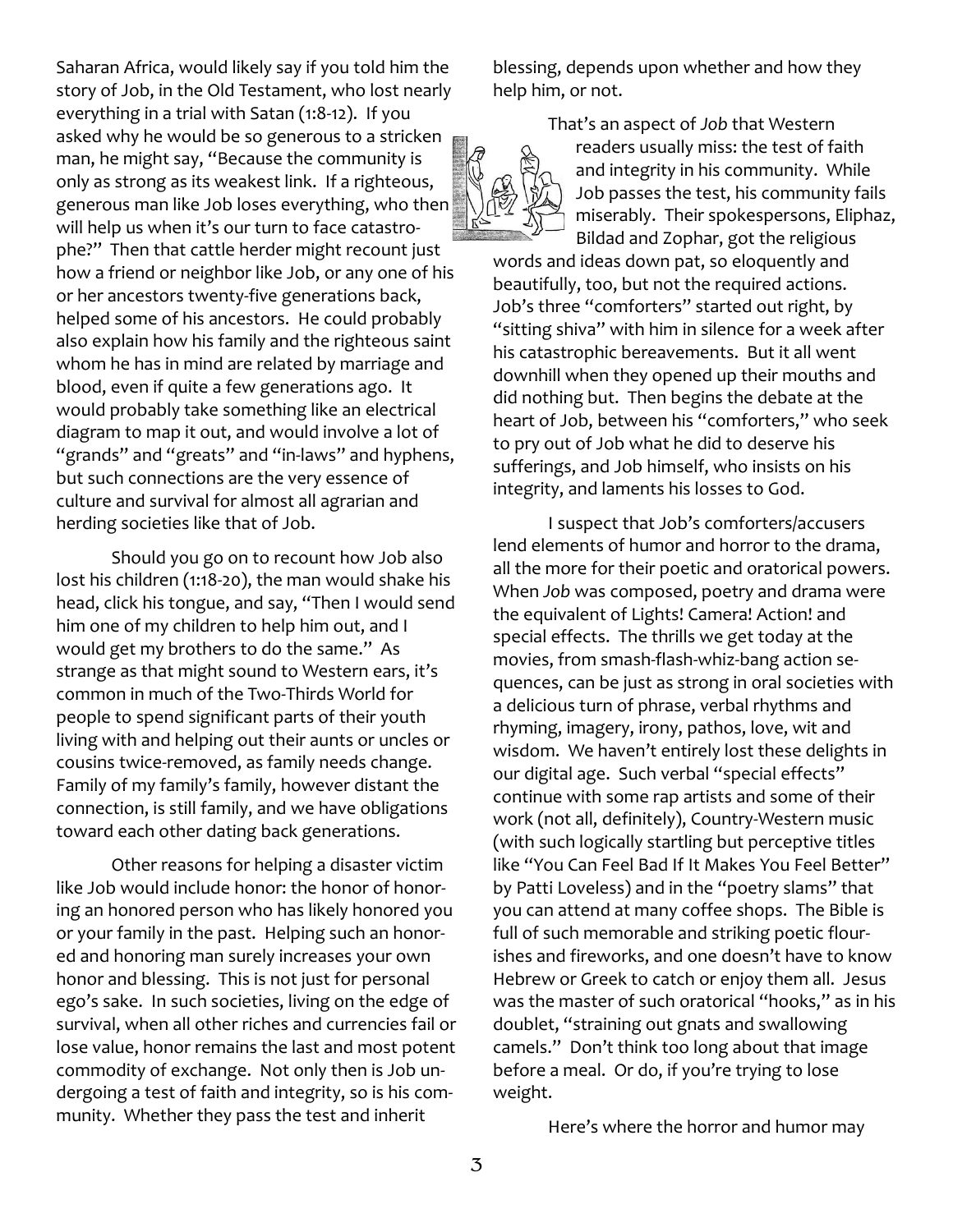enter in *Job*: While the audience is being treated to delicious poetic flourishes and fireworks from Job and his comforters, and while his comforters are *saying* all the right things, they are so busy declaiming and defending God that they are actually and ironically disobeying and defaming God, by not *doing* the right things. Questions like, "So when are you going to give Job some of your cows? Or children? As a righteous man, didn't he do that for you?" may be in the backs of the audiences' minds.

But the questions won't stay there. The irony between the piety and poetry, on one hand, and the damning negligence, self-serving and injustice of Job's comforters might start out as funny. But the tension rises to horror as the debate continues, their action stalls, and Job continues to suffer. As Job's comforters get more insistent in their piety and their logic ("You must have done *something* to deserve this, Job"), the audience is getting prepared for Job's comforters to get their come-uppance when God shows up to vindicate Job (ch. 42:7ff), not them, and to do for Job what they should have done for him all along: to give him new livestock, new family and a new start. By neglecting to honor Job as he had likely honored them in their times of trouble, his comforters lost honor and garnered shame from the Source of all honor, the Owner of "all cattle on a thousand hills (Ps. 50:10)."

Why were they so clueless, when they were also so pious? Whenever catastrophe strikes, there is another force at work beside love and honor: fear. We want life to make sense, so we fear the moral and logical anarchy of random, senseless, unmerited suffering. Furthermore, we can't help but wonder, Could it happen to me? The easiest way to make sense of such suffering and loss, and to avoid them, we think, is to say that they are deserved. And that could mean that anyone who draws near to a sufferer like Job in sympathy or aid could risk getting fried by the same divine lightning strike of justice. Instead of helping Job out, and possibly sharing his guilt, we must find out what he did, so that we don't put ourselves at risk of the same catastrophe. We must join what surely must

be the heavenly chorus of accusations against the sufferer, and so be found on the right side. Thus we add the insult of scapegoating onto the injury of unmerited suffering.

In all loss and suffering, whether it's the immediate and overwhelming catastrophe of a Hurricane Katrina, or the slowly rolling, longenduring loss of employment or health, the community is being tested at least as much as the sufferers. Will the community draw back in fear and add estrangement and judgment onto the victim's suffering, or will it draw near in love, to honor and support the victims? One could make pious-sounding theological cases for either side, especially since "all have sinned and fall short of the glory of God (Rom. 3:23)." But at the end of *Job*, God takes a clear and definite side in the argument between fear and love: when in doubt, resist the temptation to draw back, run away, blame the victim and shoot the wounded. God is not looking to be defended, but befriended, in his labor of setting the world right. Instead, rush in to help, to give honor, aid and support, with more than just words. Because we're all in this together.

#### **Our Vision, Jesus' Vision From Missions & Service Leadership** by Philip Friesen

The leader's job is to go before the troop. The leader needs to see the destination clearly while those who follow just need to keep the leader in sight. Certainly this was the case for Jesus.

John the Baptist had preached a prophetic vision of justice and right relationships to the Jews. There were a thousand social ills that needed to be addressed, and John had a prescription for recovery, as we read in both Mathew 3 and Luke 3, but even John's social vision was naïve about both the depth of the problem and the cost of repairing the broken system. It would require someone much greater than John to effect the needed changes.

It is easy to fall back to a John the Baptist